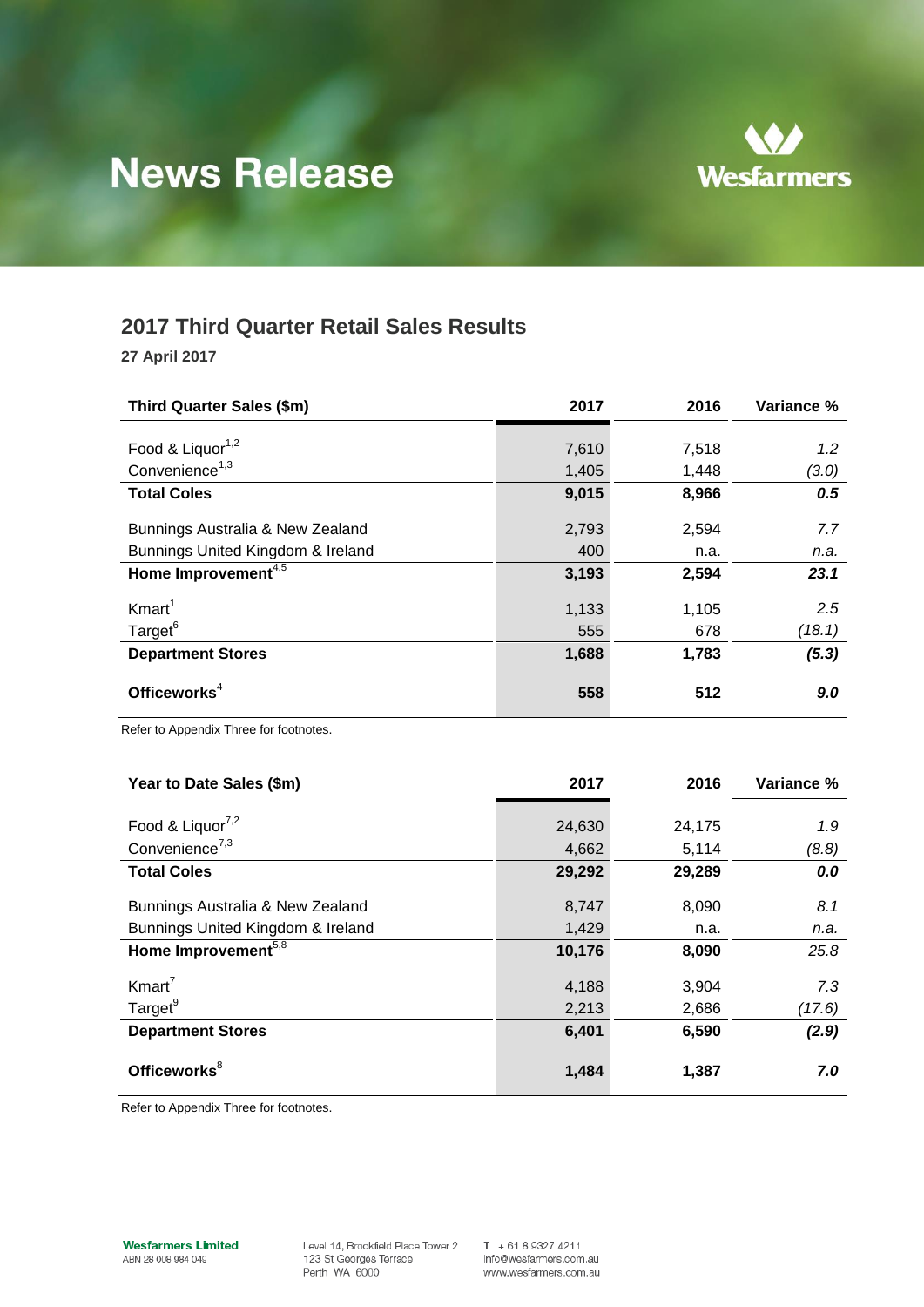Wesfarmers Limited today announced its retail sales results for the third quarter of the 2017 financial year.

Managing Director Richard Goyder said the sales performance of the Group's retail businesses was generally pleasing given the later timing of Easter in the 2017 financial year, with most businesses building on the strong growth achieved in the prior corresponding period.

"Coles' headline food and liquor sales increased by 1.2 per cent during the quarter, with the business investing more significantly in the customer offer.

"Bunnings Australia and New Zealand achieved total sales growth of 7.7 per cent during the quarter, building on the strong growth achieved in prior periods through the continued solid execution of its strategic agenda. In the United Kingdom and Ireland, further progress has been made on transition, separation and integration activities following the Homebase acquisition. Following the successful launch of the first Bunnings pilot store in February 2017, the second pilot store was opened in Hatfield Road, St Albans on 12 April 2017.

"Kmart's total sales increased 2.5 per cent, extending the very strong performance achieved in the prior corresponding period, with further price investments made during the period. Target continued to progress its transition to everyday low prices, recording a decline in total sales of 18.1 per cent during the quarter.

"Officeworks' strong sales growth of 9.0 per cent was driven by the sound execution of its 'every channel' strategy, with positive sales growth achieved in stores and online."

## **Coles**

#### **Food and Liquor**

Headline food and liquor sales for the third quarter<sup>1</sup> were \$7.6 billion, up 1.2 per cent on the previous corresponding period. Food and liquor sales for the financial year to date<sup>7</sup> increased 1.9 per cent to \$24.6 billion.

Comparable food and liquor sales increased 0.3 per cent and comparable food sales increased 0.4 per cent for the quarter<sup>1</sup>. After adjusting for the later timing of Easter in the 2017 financial year, comparable food and liquor store sales and comparable food sales for the quarter increased 0.7 per cent and 0.8 per cent, respectively. For the financial year to date<sup>7</sup>, comparable food and liquor sales increased 1.0 per cent and comparable food sales also increased 1.0 per cent.

Food and liquor price deflation was 0.5 per cent during the quarter<sup>1</sup> and 0.8 per cent for the financial year to date<sup>7</sup>. Price deflation during the quarter was lower than recent periods due to the impact of supply-driven fresh produce inflation, which reached its highest level in over three years. Excluding fresh produce and tobacco, deflation for the quarter was 2.2 per cent. The business has now recorded 24 consecutive quarters of price deflation.

Coles Managing Director John Durkan said the sales growth achieved reflected Coles' strategy to continue to invest in the customer offer in a period of lower growth. "On an Easter adjusted basis, our sales growth in food was broadly in line with the second quarter trend while investment in the customer offer increased during the period," Mr Durkan said.

"It is necessary that we continue to proactively invest in the customer offer throughout this period of lower growth and increased competition to ensure we maintain our market leading customer offer," Mr Durkan said. "This was evident throughout the quarter, whether that was through the addition of family essentials like our 3 star mince and Coles brand cheeses to Every Day value, or by offering our award winning hot cross buns to customers at an incredible price. This enduring customer focus will ensure Coles is positioned well for the long term," Mr Durkan said.

"The Liquor business continued to execute on its turnaround strategy in line with expectations," Mr Durkan said. "Liquor continues to see growth in both headline sales and transactions, but there still remains much opportunity for improvement as we progress our customer-led strategy."

Coles continued to improve and optimise its store network, opening six supermarkets and closing one supermarket during the quarter, resulting in a total of 796 supermarkets at the end of the quarter. Two supermarkets were renewed during the quarter.

Liquor continued to improve its store network, opening nine new stores and closing two stores during the quarter. At the end of the period, Coles had a total of 879 liquor stores and 89 hotels.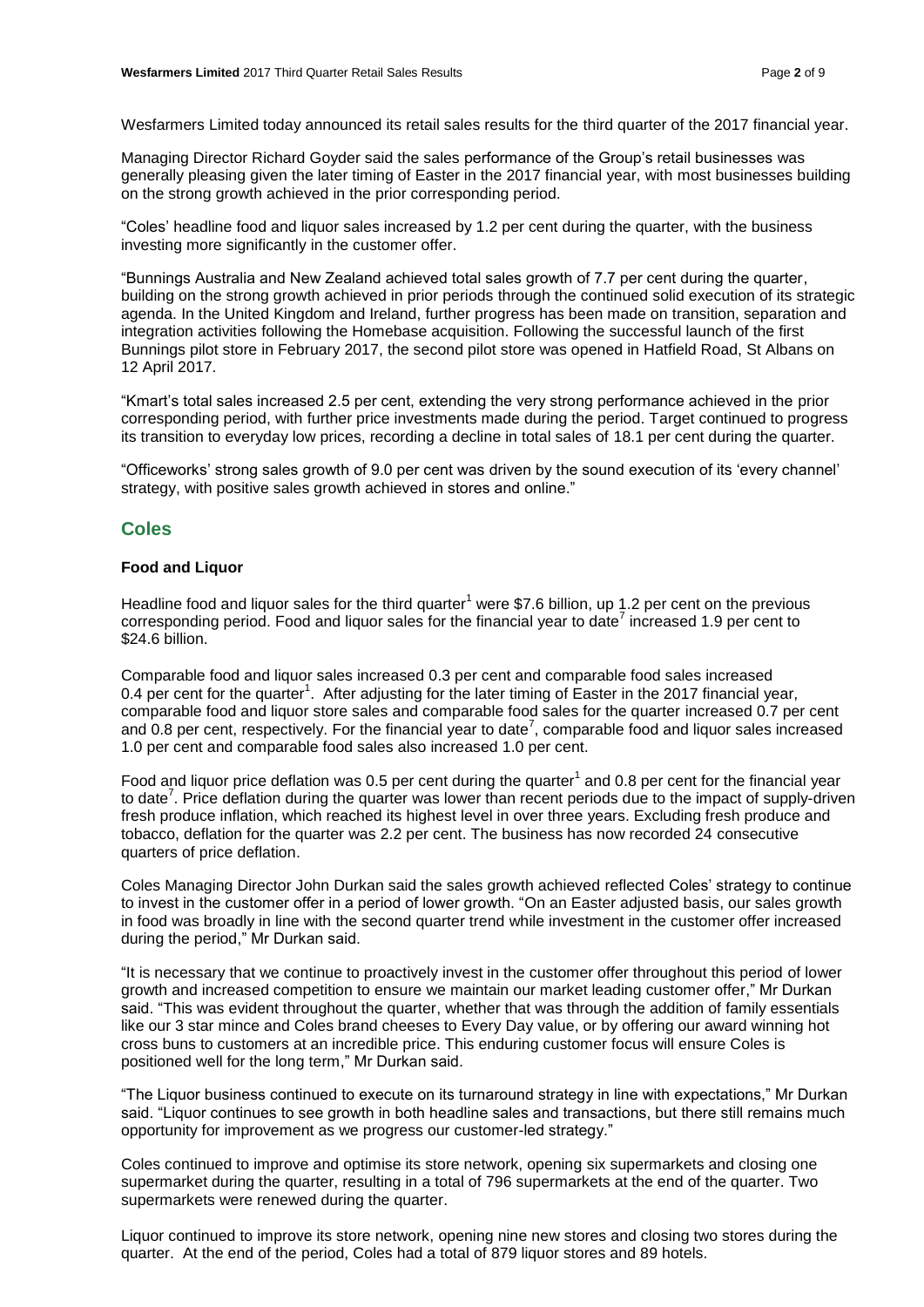#### **Convenience**

Total Coles Express sales, including fuel, for the quarter<sup>1</sup> were \$1.4 billion, a decrease of 3.0 per cent on the previous corresponding period, with the impact of lower volumes offsetting continued growth in convenience store sales. Total sales for the financial year to date<sup>7</sup> decreased 8.8 per cent to \$4.7 billion.

For the quarter<sup>1</sup>, headline fuel volumes decreased 20.7 per cent and comparable fuel volumes decreased 22.0 per cent. For the financial year to date<sup>7</sup> headline fuel volumes decreased 13.1 per cent and comparable fuel volumes decreased 15.9 per cent. In addition to challenging market growth and the continuing impacts from competitor site openings, volumes remained in decline as Coles Express continued to respond to changes in the commercial terms of the Alliance which included an increase in Coles' wholesale fuel price during the quarter.

Headline convenience store sales increased 0.9 per cent for the quarter<sup>1</sup> and decreased 0.8 per cent on a comparable store basis. For the financial year to date<sup>7</sup>, convenience store sales increased 4.6 per cent and increased 1.4 per cent on a comparable store basis.

Coles Express continued to expand its network during the quarter, opening five new sites and closing two sites, bringing the total network to 698 sites.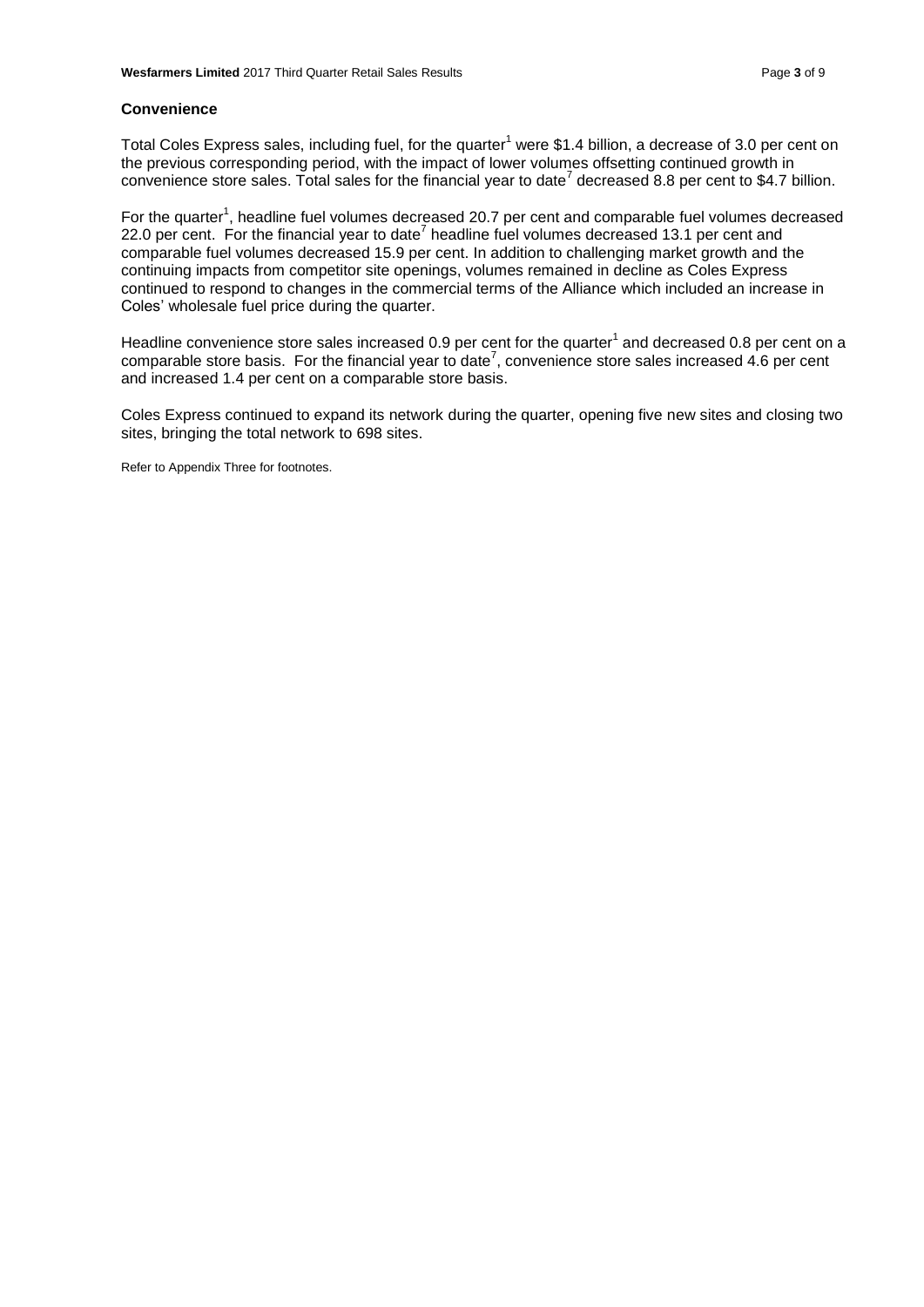## **Home Improvement**

#### **Bunnings Australia and New Zealand (BANZ)**

Total sales for the quarter<sup>4</sup> were \$2.8 billion, up 7.7 per cent on the previous corresponding period. Total store sales for the quarter<sup>4</sup> increased 7.4 per cent, while store-on-store growth was 6.0 per cent.

For the financial year to date<sup>8</sup>, total sales increased 8.1 per cent to \$8.7 billion. Total store sales grew 8.1 per cent in the year to date<sup>8</sup>, while store-on-store growth was 6.3 per cent.

The results for the quarter built on the very strong performances achieved in the two prior corresponding periods in the 2016 and 2015 financial years, where total store sales grew 11.5 per cent and 11.8 per cent, respectively.

BANZ Managing Director Michael Schneider said the sales growth achieved was pleasing, particularly given the varying market conditions during the quarter.

"An ongoing focus on delivering our strategic agenda continued to provide positive outcomes," Mr Schneider said. "We continue to invest strongly to deliver a winning offer to customers".

During the quarter, one replacement warehouse and one replacement trade centre were opened.

A further 17 sites were under construction at the end of March 2017.

#### **Bunnings United Kingdom and Ireland (BUKI)**

Total sales for the quarter<sup>4</sup> were £245 million (\$400 million). On a like-for-like trading basis across the third quarter, customer participation, as measured by transactions, increased by 2.2 per cent. For the financial year to date<sup>8</sup>, total sales were £851 million (\$1,429 million). Customer participation for the financial year to date increased by 6.9 per cent.

BUKI Managing Director PJ Davis said trading during the quarter was negatively affected by the continued repositioning of the kitchen and bathroom offer, while the performance across other core home improvement and garden products was pleasing.

"Our first Bunnings Warehouse pilot stores have been well received by customers, team members, and the community. The team continues to progress the strategic plan and is focused on building strong foundations," Mr Davis said.

During the quarter, the first Bunnings Warehouse pilot store was opened. A second pilot site was opened on 12 April 2017 at Hatfield Road, St Albans. There were 254 Homebase stores as at the end of March 2017.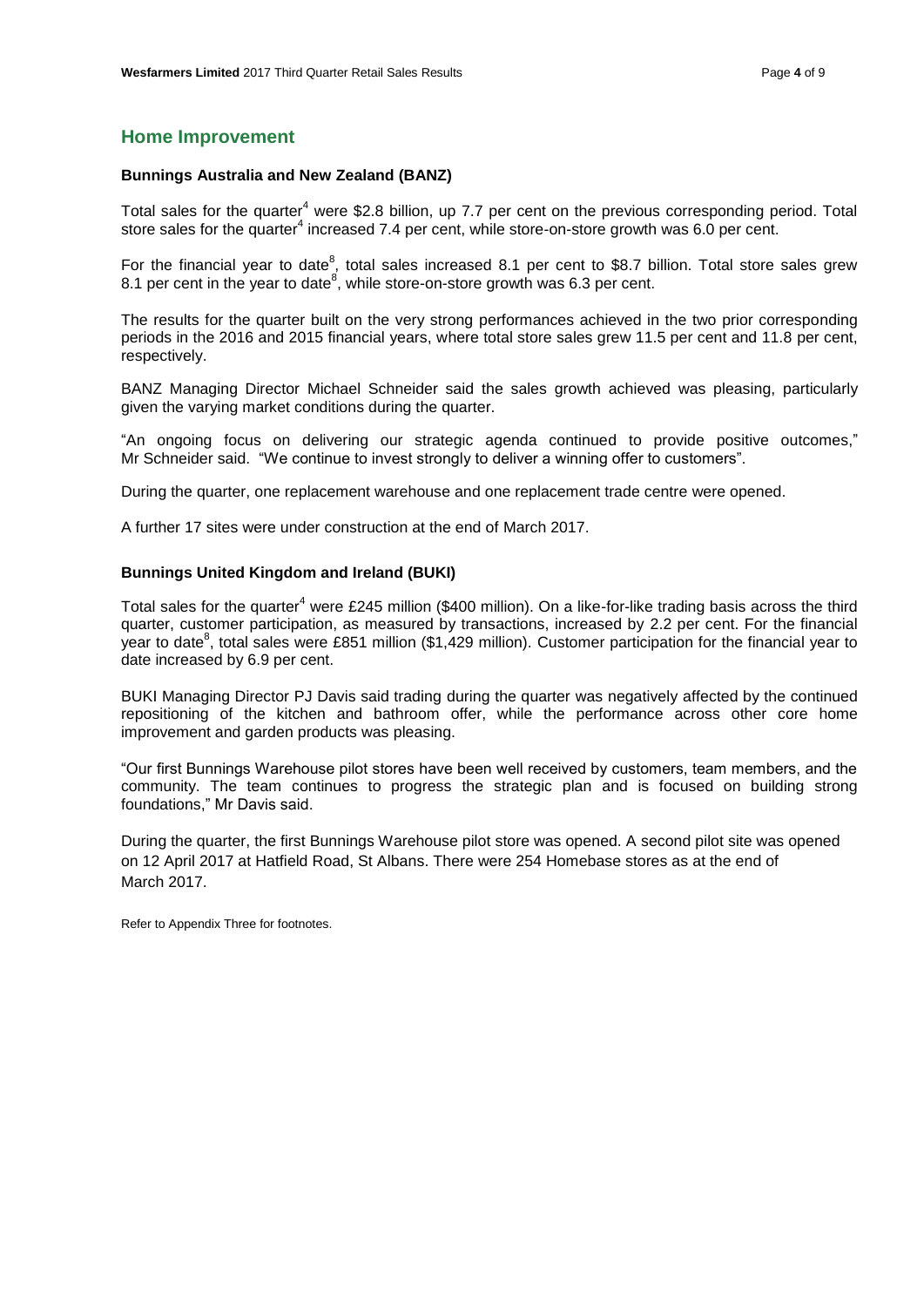## **Department Stores**

#### **Kmart**

Total sales for the quarter<sup>1</sup> were \$1.1 billion, an increase of 2.5 per cent on the previous corresponding period, with comparable store sales decreasing 0.3 per cent. Adjusting for the later timing of Easter in the 2017 financial year, total sales increased 5.5 per cent with comparable store sales increasing 1.6 per cent for the quarter<sup>1</sup>.

For the financial year to date<sup>7</sup>, total sales increased 7.3 per cent to \$4.2 million, while comparable store sales increased 4.0 per cent.

Kmart Managing Director Ian Bailey said Kmart has delivered another solid quarter, with growth recorded across the core ranges of home and apparel.

"Sales were in line with expectations given the later timing of Easter and higher levels of clearance in the prior corresponding period, with more products sold at full price during the quarter. Kmart continues to offer the lowest prices for Australian and New Zealand families on everyday items with further investments in price made during the quarter. Inventory quality has remained strong and positions the business well for the remainder of the financial year," Mr Bailey said.

During the quarter, Kmart completed nine store refurbishments and opened three new stores. This takes the total number of stores in the renewed Plan C format to 130.

Kmart Tyre and Auto opened one store during the quarter.

#### **Target**

Total sales for the quarter<sup>6</sup> were \$555 million, a decrease of 18.1 per cent on the previous corresponding period, with comparable store sales decreasing 17.9 per cent. Adjusting for the later timing of Easter in the  $2017$  financial year, comparable store sales decreased 16.0 per cent for the quarter $^6$ .

For the financial year to date<sup>9</sup>, total sales decreased 17.6 per cent to \$2.2 billion, while comparable store sales decreased 18.1 per cent.

Department Stores Chief Executive Officer Guy Russo said the results for the period reflected the ongoing transition of the business.

"During the quarter, the reset of merchandise disciplines was further progressed and the transition to everyday low prices continued, with higher levels of full price sales and lower levels of clearance activity achieved relative to the prior corresponding period," Mr Russo said.

"Trading momentum is expected to remain challenging in the fourth quarter, but reset merchandise disciplines are expected to support improvements in the quality of sales recorded."

During the quarter, Target made no changes to its store network.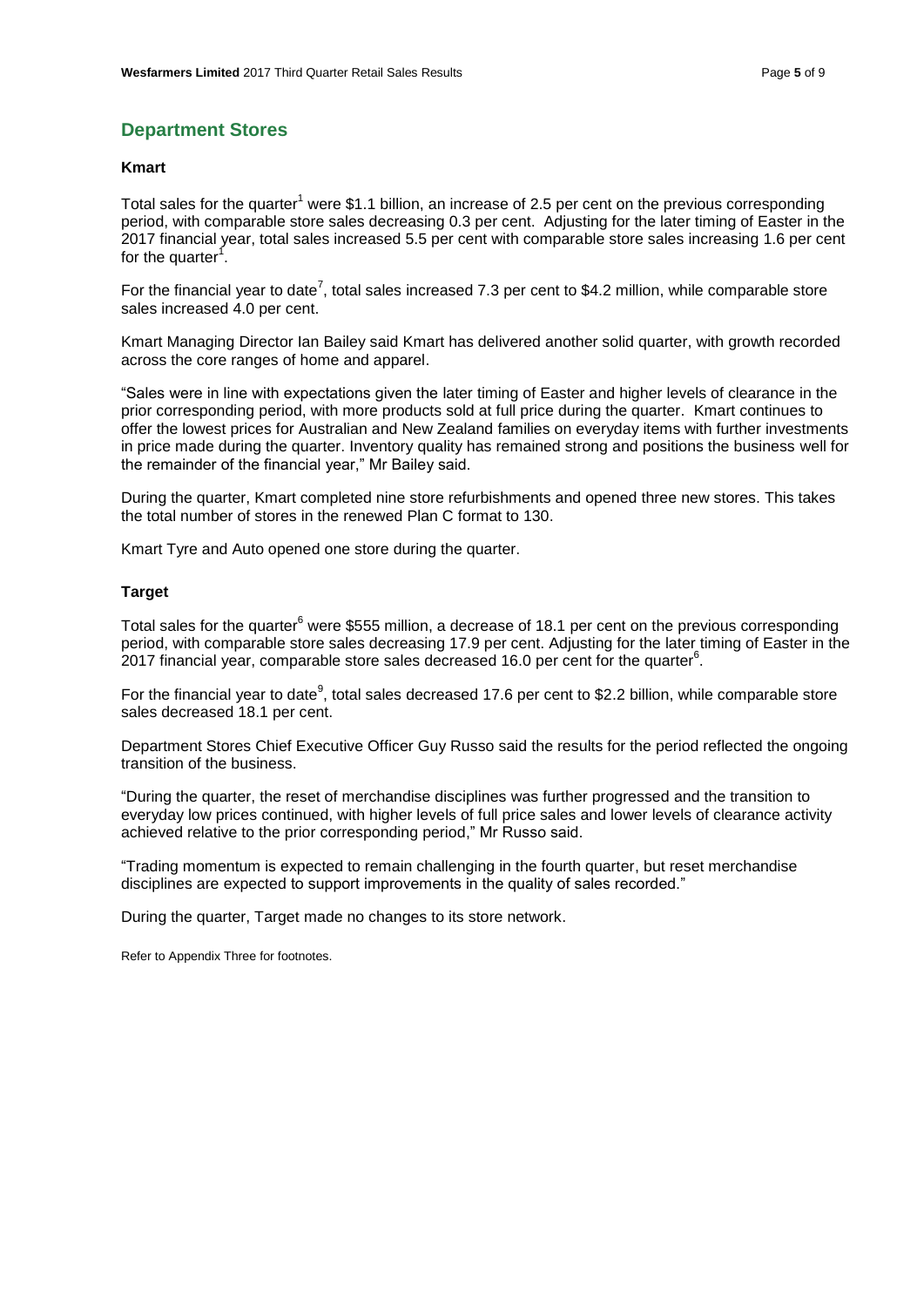# **Officeworks**

Total sales for the quarter<sup>4</sup> were \$558 million, up 9.0 per cent on the previous corresponding period. Sales for the quarter were favourably impacted by the later timing of Easter.

The business recorded positive sales growth in stores and online.

For the financial year to date<sup>8</sup>, total sales have increased 7.0 per cent to \$1.5 billion.

Officeworks Managing Director Mark Ward said the result was very pleasing, particularly the strong execution during the critical back-to-school trading period.

"Officeworks remains focused on driving its 'every channel' strategy, and providing customers with a compelling offer by delivering great customer service, best value and being a one-stop shop," Mr Ward said.

During the quarter, no new Officeworks stores were opened.

Refer to Appendix Three for footnotes.

**For further information:** 

| Media            | Alan Carpenter<br>Executive General Manager, Corporate Affairs<br>+61 8 9327 4267 or +61 438 903 674 |
|------------------|------------------------------------------------------------------------------------------------------|
| <b>Investors</b> | Aleksandra Spaseska<br>General Manager, Investor Relations<br>+61 8 9327 4416 or +61 488 911 678     |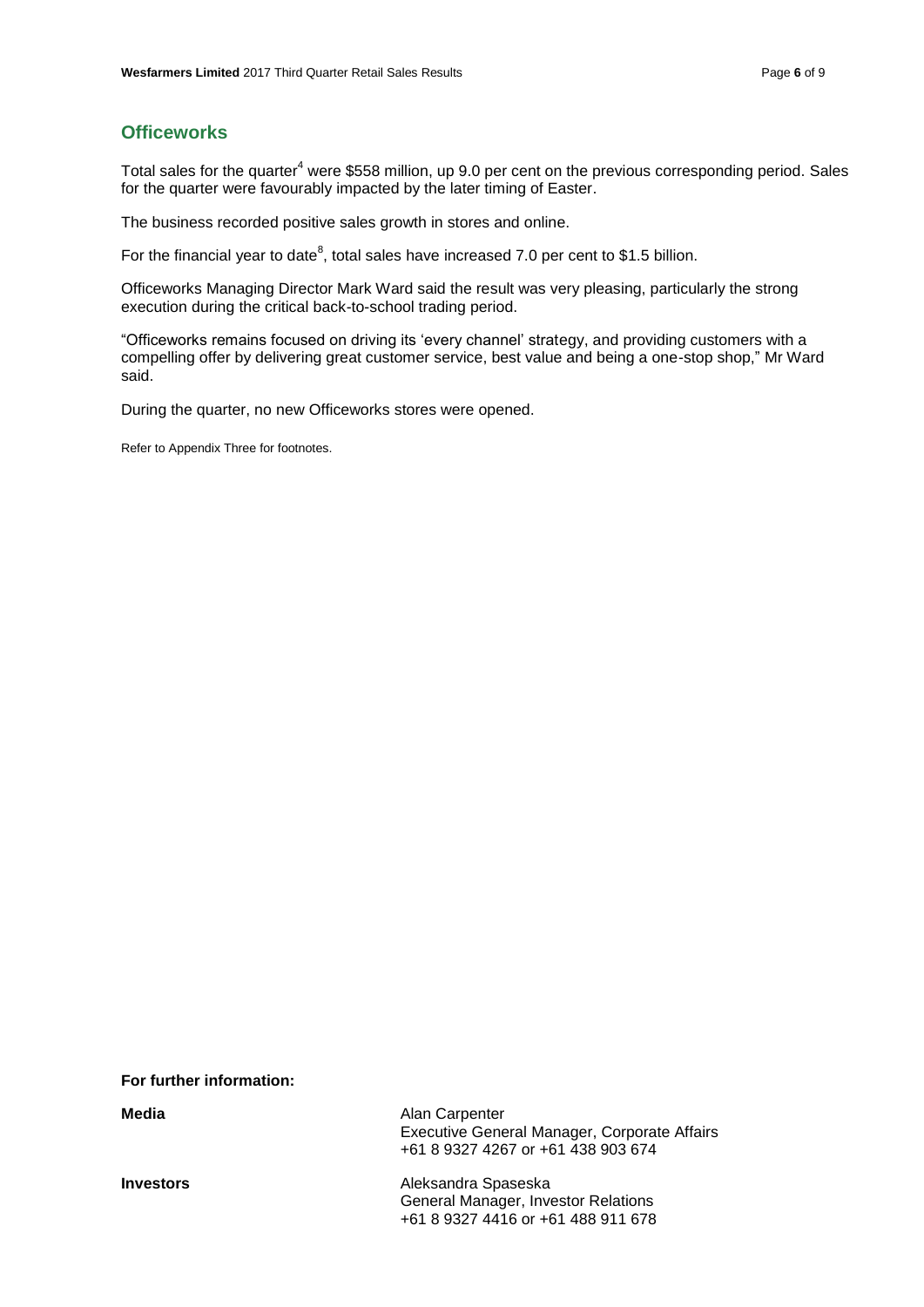# **APPENDIX ONE**

# **2017 THIRD QUARTER RETAIL SALES RESULTS – KEY METRICS**

| Key Metrics (%)                                              | <b>Third Quarter</b><br>2017 | <b>Second Quarter</b><br>2017 | <b>First Quarter</b><br>2017 | <b>Fourth Quarter</b><br>2016 | <b>Third Quarter</b><br>2016 |
|--------------------------------------------------------------|------------------------------|-------------------------------|------------------------------|-------------------------------|------------------------------|
| <b>COLES</b>                                                 |                              |                               |                              |                               |                              |
| Food & Liquor <sup>2</sup>                                   |                              |                               |                              |                               |                              |
| Comparable store sales growth (Food) <sup>10</sup>           | 0.4                          | 1.0                           | 1.7                          | 2.9                           | 4.9                          |
| Comparable store sales growth (Food & Liquor) <sup>10</sup>  | 0.3                          | 0.9                           | 1.8                          | 2.8                           | 4.9                          |
| Price inflation/(deflation)                                  | (0.5)                        | (0.8)                         | (1.0)                        | (2.4)                         | (2.0)                        |
| <b>Convenience</b>                                           |                              |                               |                              |                               |                              |
| Total fuel volume growth                                     | (20.7)                       | (12.5)                        | (7.0)                        | (10.3)                        | (6.3)                        |
| Comparable fuel volume growth                                | (22.0)                       | (15.6)                        | (10.7)                       | (14.2)                        | (10.1)                       |
| Total convenience store sales growth (excl. fuel sales)      | 0.9                          | 5.5                           | 7.4                          | 8.5                           | 12.9                         |
| Comparable convenience store sales growth (excl. fuel sales) | (0.8)                        | 1.8                           | 3.2                          | 3.8                           | 8.1                          |
| HOME IMPROVEMENT <sup>5,11,12</sup>                          |                              |                               |                              |                               |                              |
| Total store sales growth                                     | 7.4                          | 9.2                           | 7.3                          | 11.2                          | 11.5                         |
| Store-on-store sales growth                                  | 6.0                          | 7.3                           | 5.5                          | 8.3                           | 8.3                          |
| <b>DEPARTMENT STORES</b><br><b>Kmart</b>                     |                              |                               |                              |                               |                              |
| Comparable store sales growth <sup>13,14</sup>               | (0.3)                        | 4.1                           | 8.2                          | 9.6                           | 15.2                         |
| <b>Target</b>                                                |                              |                               |                              |                               |                              |
| Comparable store sales growth <sup>13,14</sup>               | (17.9)                       | (15.6)                        | (21.9)                       | (6.3)                         | 1.4                          |
| <b>OFFICEWORKS</b>                                           |                              |                               |                              |                               |                              |
| Total sales growth                                           | 9.0                          | 4.3                           | 7.5                          | 8.9                           | 5.6                          |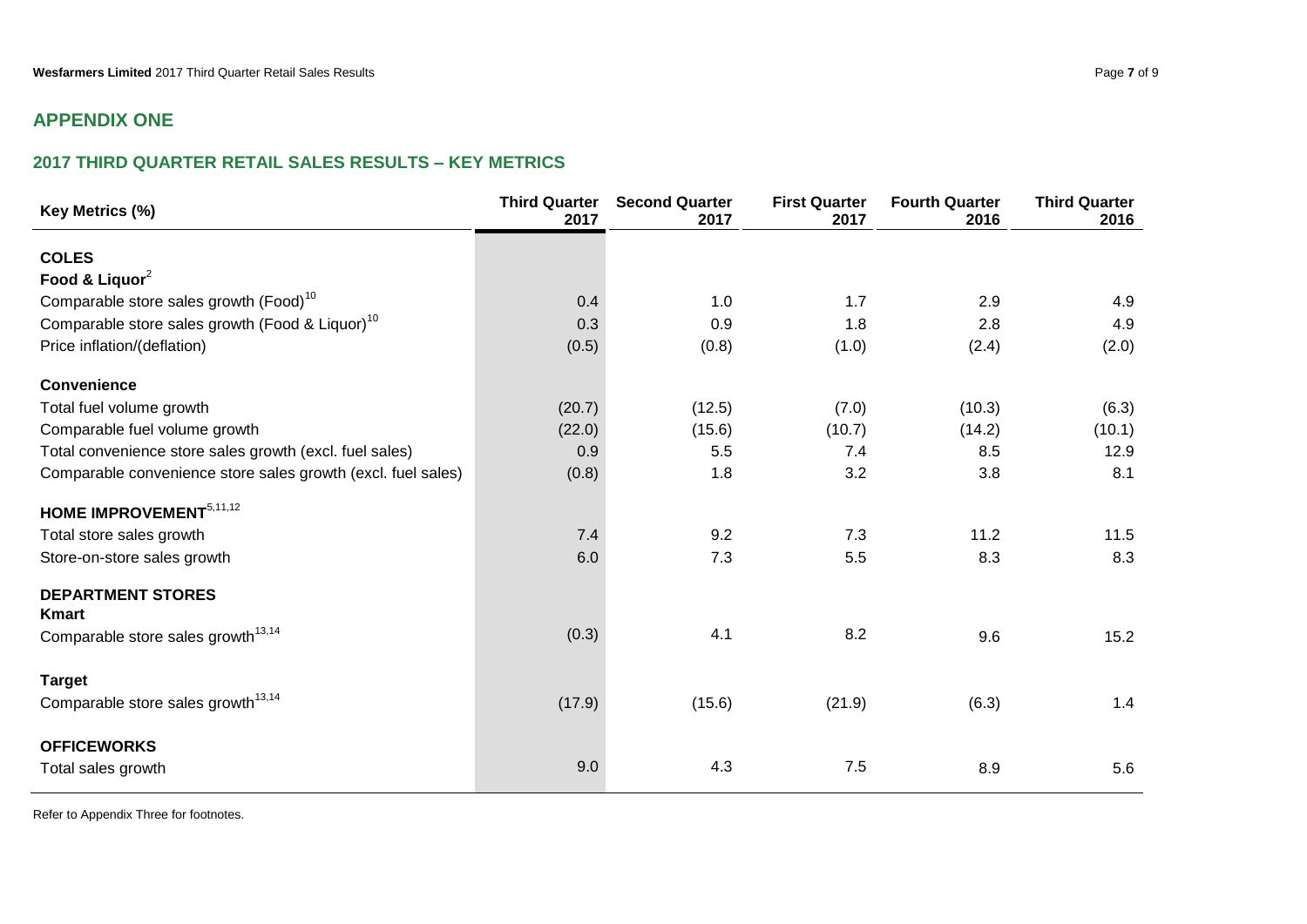# **APPENDIX TWO**

# **WESFARMERS RETAIL OPERATIONS - STORE NETWORK**

## **FINANCIAL YEAR 2017, YEAR TO DATE**

|                                          | Open at<br>1 Jul 2016 | Opened          | <b>Closed</b>  | <b>Re-branded</b>            | Open at<br>31 Mar 2017 |
|------------------------------------------|-----------------------|-----------------|----------------|------------------------------|------------------------|
| <b>COLES</b>                             |                       |                 |                |                              |                        |
| <b>Supermarkets</b>                      |                       |                 |                |                              |                        |
| Coles                                    | 786                   | 14              | (6)            | 1                            | 795                    |
| Bi-Lo                                    | 1                     |                 | $\overline{a}$ | $\overline{\phantom{a}}$     | $\mathbf{1}$           |
| <b>Total Supermarkets</b>                | 787                   | 14              | (6)            | $\mathbf{1}$                 | 796                    |
| Liquor                                   |                       |                 |                |                              |                        |
| 1st Choice                               | 97                    | 3               |                |                              | 100                    |
| <b>Vintage Cellars</b>                   | 81                    | 1               |                |                              | 82                     |
| Liquorland                               | 687                   | 18              | (8)            |                              | 697                    |
| Hotels                                   | 89                    |                 |                |                              | 89                     |
| <b>Total Liquor</b>                      | 954                   | 22              | (8)            | $\qquad \qquad \blacksquare$ | 968                    |
| <b>Convenience</b>                       | 690                   | 12              | (4)            | L,                           | 698                    |
| Selling Area $(m2)$                      |                       |                 |                |                              |                        |
| Supermarkets                             | 1,789,290             | n.a.            | n.a.           | n.a.                         | 1,818,893              |
| Liquor (excluding hotels)                | 208,233               | n.a.            | n.a.           | n.a.                         | 211,269                |
| <b>HOME IMPROVEMENT</b>                  |                       |                 |                |                              |                        |
| <b>Bunnings Warehouse</b>                | 244                   | 6               | (2)            | $\blacksquare$               | 248                    |
| Bunnings smaller formats                 | 70                    | 4               | (1)            |                              | 73                     |
| <b>Bunnings Trade Centres</b>            | 33                    | 1               | (1)            |                              | 33                     |
| Bunnings UK & Ireland                    | 260                   | 1               | (6)            |                              | 255                    |
| <b>DEPARTMENT STORES</b><br><b>Kmart</b> |                       |                 |                |                              |                        |
| Kmart                                    | 209                   | 6               |                | $\overline{2}$               | 217                    |
| Kmart Tyre & Auto                        | 248                   | $6\phantom{1}6$ | (3)            |                              | 251                    |
| <b>Target</b>                            |                       |                 |                |                              |                        |
| Large                                    | 186                   | $\mathbf 1$     |                | (2)                          | 185                    |
| Small                                    | 120                   |                 | (1)            |                              | 119                    |
| <b>OFFICEWORKS</b>                       |                       |                 |                |                              |                        |
| <b>Officeworks</b>                       | 159                   | 4               |                |                              | 163                    |